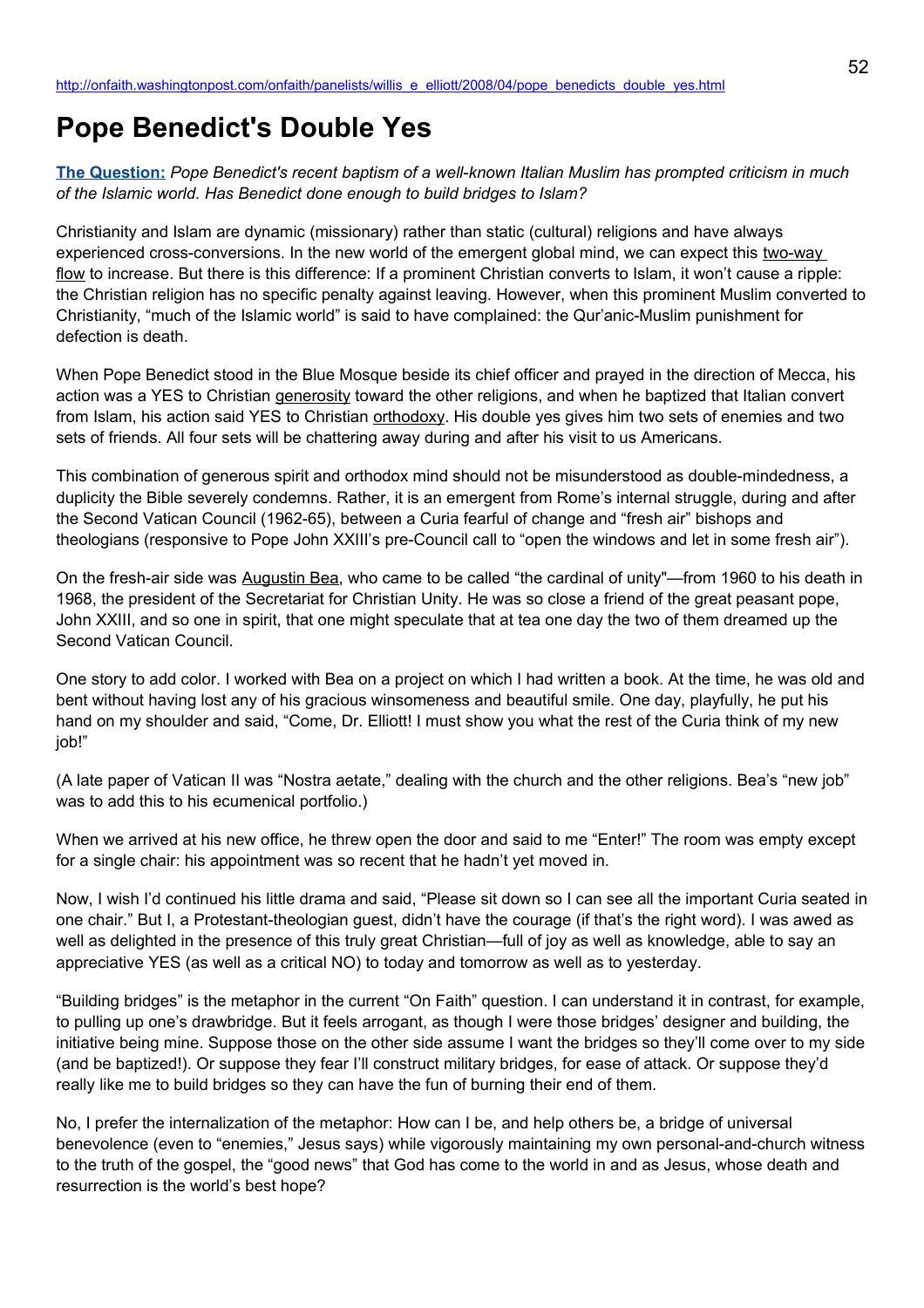Whom can I point to as *embodying this orthodox generosity*(or generous orthodoxy)? First, Jesus. And if I were to ask Benedict whom he'd name next, it just might be Bea.

Like Bea, Benedict is a great German scholar of complex mind (and therefore easy to misunderstand). The year Bea died, Benedict (then Joseph Ratzinger) said, "Above...church authority...stands one's own conscience, which has to be obeyed first of all, if need be against the demands of church authority." That church is evolving slowly from the Roman "empire" to the Catholic "commonwealth." Pray for this man, and speak of him more generously than critically.

**BY WILLIS E. ELLIOTT | APRIL 10, 2008; 1:54 PM ET** 

#### **Comments**

**Please report offensive comments below.**

The Baptist Church is indeed a strange religion of the Protestant sect, full of superstition and erroneous doctrine. Working hand in hand with the apostate Catholic Church is stranger still.

If Dr. Willis doesn't know that Catholicism isn't Christian, he obviously doesn't know what Christianity is. The Catholic Church is drenched in the blood of thousands of Christians, Jews, and Muslims through religious wars, Crusades, and Inquisitions. The history of the Catholic church is rife with corruption, extortion, thefts, whoring, child molestation, and murders.

Jesus never killed anyone, neither did he advocate killing anyone, nor did he sanction killing anyone. He laid down his life rather than kill and commanded his disciples to follow his example. Christians, by definition, follow the example of Jesus Christ, who harmed no one at any time for any reason.

"No man can serve two masters."

"My sheep hear my voice and another master they will not follow."

**POSTED BY: GIDEON | APRIL 22, 2008 12:50 AM [REPORT OFFENSIVE COMMENT](mailto:blogs@washingtonpost.com?subject=On%20Faith%20Panelists%20Blog%20%20%7C%20%20Gideon%20%20%7C%20%20Pope%20Benedict)**

Anonymous that would be one of the advantages of being omnipresent... No need to run anywhere as you are already there.

**POSTED BY: GARYD | APRIL 21, 2008 11:14 PM [REPORT OFFENSIVE COMMENT](mailto:blogs@washingtonpost.com?subject=On%20Faith%20Panelists%20Blog%20%20%7C%20%20Garyd%20%20%7C%20%20Pope%20Benedict)**

## Phil:

I know nothing about Mr. Allam that I haven't learned here. Without knowing anything about the personal life of any "convert" -- just some Mr X, I know one thing for sure. All converts to anything are looking to improve their lives here and now.

With that thought in mind I can and must guess that where Mr. Allam was swayed at the time he converted by the difference in how a Muslim is treated socially and, in turn economically, that job opportunities etc played a primary role in his decision.

Btw, I find nothing wrong with that or a Christian in Baghdad converting to Islam. Those who cannot fight them have little choice except join them. Maybe Mr. Allum for some unknown reason wanted to become a subject at this blog?

**POSTED BY: BGONE | APRIL 21, 2008 12:02 PM [REPORT OFFENSIVE COMMENT](mailto:blogs@washingtonpost.com?subject=On%20Faith%20Panelists%20Blog%20%20%7C%20%20BGone%20%20%7C%20%20Pope%20Benedict)**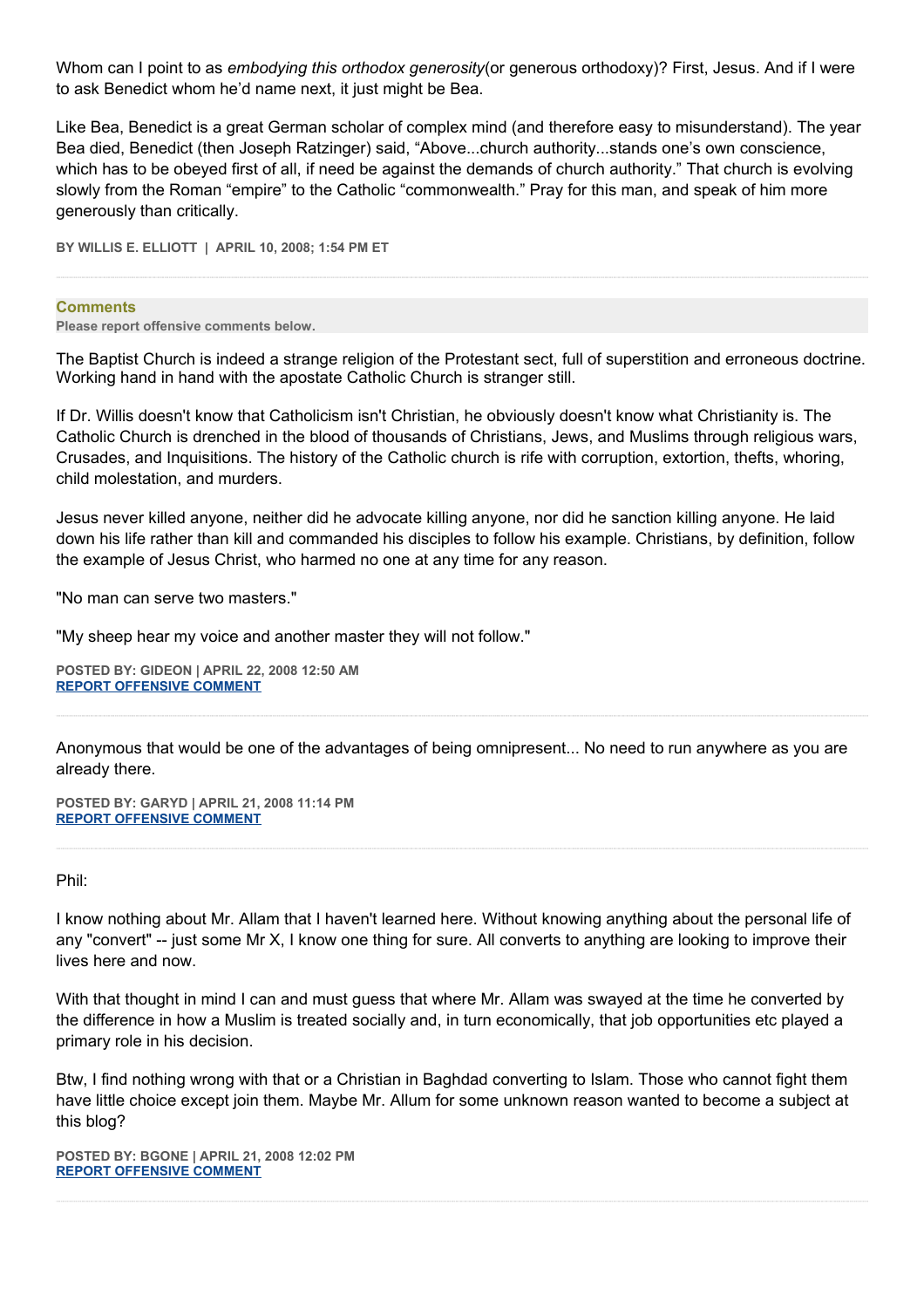Why is no one in this debate focusing on the desire of Mr. Allam to become a Catholic by accepting Jesus as his savior and seeking baptism. If he had not desired it, he would not today be a Catholic. No priest drags people into a Catholic church and baptized them against their will. Further, if I as a baptized Catholic decided to become an adherent of Islam no Catholic clergyman would kill me or call for my demise becuase of my conversion to Islam. At the least I would be prayed for a return to the Christian faith but killed, no.

**POSTED BY: PHIL | APRIL 15, 2008 12:16 PM [REPORT OFFENSIVE COMMENT](mailto:blogs@washingtonpost.com?subject=On%20Faith%20Panelists%20Blog%20%20%7C%20%20Phil%20%20%7C%20%20Pope%20Benedict)**

Garyd:

Chinese-English dictionary.

tired, one who run in front of car exhausted, one who run behind car God, never tired, never exhausted, never run

**POSTED BY: ANONYMOUS | APRIL 13, 2008 11:29 AM [REPORT OFFENSIVE COMMENT](mailto:blogs@washingtonpost.com?subject=On%20Faith%20Panelists%20Blog%20%20%7C%20%20Anonymous%20%20%7C%20%20Pope%20Benedict)**

The current article and the Papal baptismal act is and and was inflamatory.

The act of Conversion could have been done quietly and without fanfare. It could have been done either in a Mosque or in the Vatican, if it was done for a legitimate purpose. For it may be asked: What religious leader would deny such a genuine request? For surely the Priest involved in this process, if he was indeed a Priest, would only desire the best for the converting.

But the Conversion took place with as much fanfare as possible. This serves only one single purpose, Mr. Elliott: Generating wrath, just as you say. What kind of a religious leader, then, is the Pope, Mr. Elliott, if he promotes such deeds?

The story about the chair is a good one. It exposes how the poor who donate to the upkeep of their ministers have to pay for furnished offices: "What a pity, there's just a chair in the room!" Come to the east side, Sir, we are living under freeway bridges and burn such chairs for firewood.

**POSTED BY: YANGPU6 | APRIL 13, 2008 2:26 AM [REPORT OFFENSIVE COMMENT](mailto:blogs@washingtonpost.com?subject=On%20Faith%20Panelists%20Blog%20%20%7C%20%20yangpu6%20%20%7C%20%20Pope%20Benedict)**

Anon, one cannot lose what one never bothered to acquire in the 1st place.

**POSTED BY: GARYD | APRIL 13, 2008 12:50 AM [REPORT OFFENSIVE COMMENT](mailto:blogs@washingtonpost.com?subject=On%20Faith%20Panelists%20Blog%20%20%7C%20%20garyd%20%20%20%7C%20%20Pope%20Benedict)**

Have the down and out really been robbed by the winners or was the money they lost only found? Finders keepers losers weepers.

**POSTED BY: ANONYMOUS | APRIL 12, 2008 1:01 PM [REPORT OFFENSIVE COMMENT](mailto:blogs@washingtonpost.com?subject=On%20Faith%20Panelists%20Blog%20%20%7C%20%20Anonymous%20%20%7C%20%20Pope%20Benedict)**

Paganplace:

Without down there can be no up. Without out there can be no in.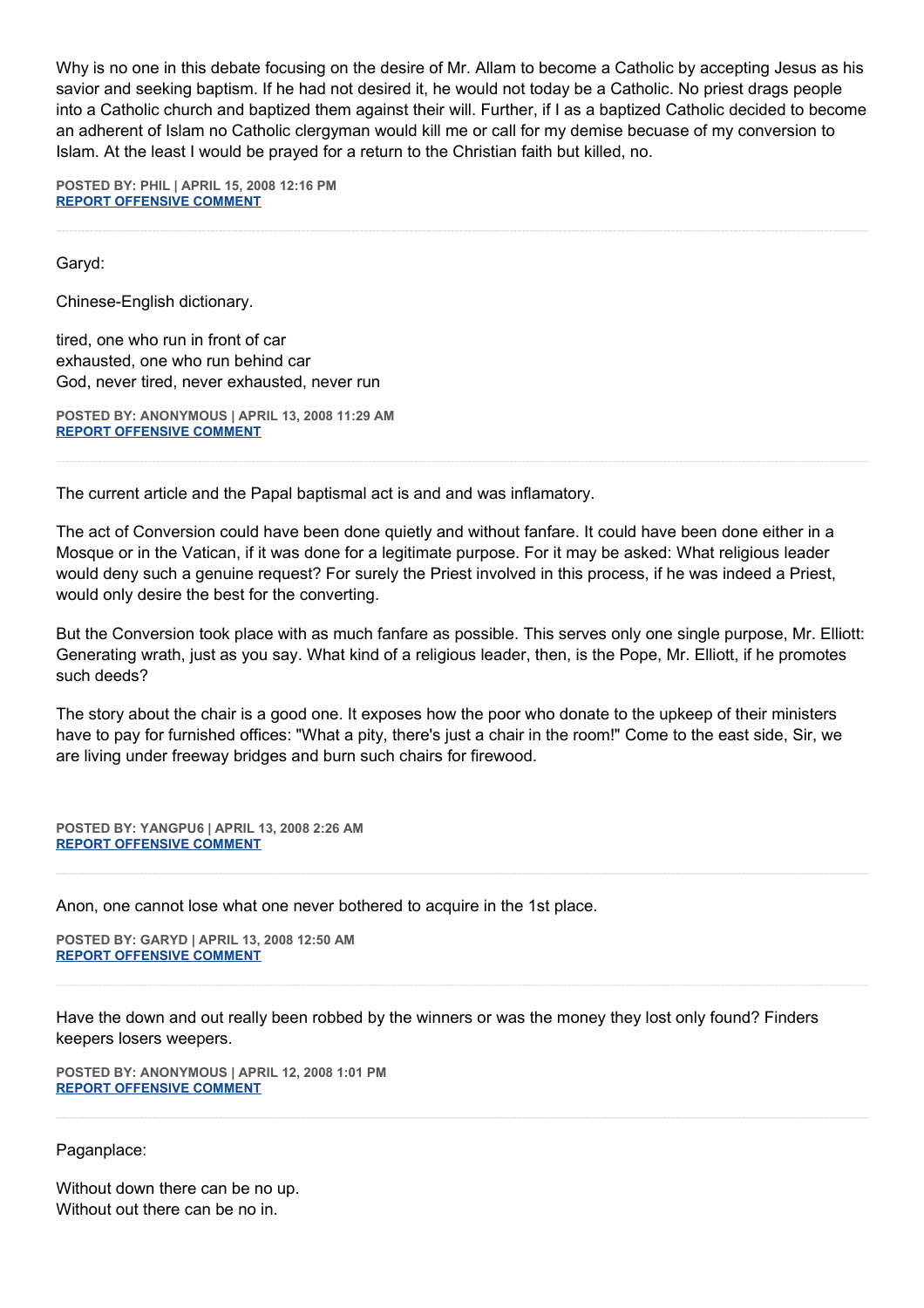Without war there can be no peace? For sure, without losers there can be no winners.

The headlines read, "French bank loses 7 billion dollars" They could have read, "Somebody found 7 billion dollars"

Without losers there can be no finders, unless it's a robbery.

Things are never simple.

**POSTED BY: BGONE | APRIL 12, 2008 11:39 AM [REPORT OFFENSIVE COMMENT](mailto:blogs@washingtonpost.com?subject=On%20Faith%20Panelists%20Blog%20%20%7C%20%20BGone%20%20%7C%20%20Pope%20Benedict)**

By the way guys if you think that the Pope went to Turkey for just being in a Moslem country, you are very mistaken. He went there to unite the Christian Churches. He wanted to fulfill the wish of his predecessor who wanted to "breath with two lungs".

The pope's prayer in the Mosque had no significance whatsoever.

His holiness the pope is a man of wisdom. He just wants to see Moslems converting to Catholicism; he wants to see the words of Christ spreading all over the Moslem world.

I heard the Germans are doing a good job in Bosnia!!

**POSTED BY: VICTORIA THE CHRISTIAN ONE | APRIL 12, 2008 6:17 AM [REPORT OFFENSIVE COMMENT](mailto:blogs@washingtonpost.com?subject=On%20Faith%20Panelists%20Blog%20%20%7C%20%20victoria%20the%20Christian%20one%20%20%20%7C%20%20Pope%20Benedict)**

Funny thing about all the froth Harold quotes, there's still this:

"Wisdom is the principal thing; therefore get wisdom: and with all thy getting get understanding. Exalt her, and she shall promote thee: she shall bring thee to honour, when thou dost embrace her."

Once Holy Wisdom meant something to Book peoples.

Chokmah, I believe is the name. That 'Holy Spirit' that's turned into a synonym for 'Cognitively Overwhelmed Into Obedience' in so many churches, empires, and megachurches.

Could be an important part of your soul, there, oh-so-persecuted Christians.

Maybe if you get that back, you'll let the rest of us be.

Worth a try, I think, cause it seems the legions of the 'Prince of Peace' are spoiling for some kind of fight.

**POSTED BY: PAGANPLACE | APRIL 12, 2008 12:19 AM [REPORT OFFENSIVE COMMENT](mailto:blogs@washingtonpost.com?subject=On%20Faith%20Panelists%20Blog%20%20%7C%20%20Paganplace%20%20%7C%20%20Pope%20Benedict)**

Hey, Rev. Elliot:

"the Christian religion has no specific penalty against leaving"

\*koff.\*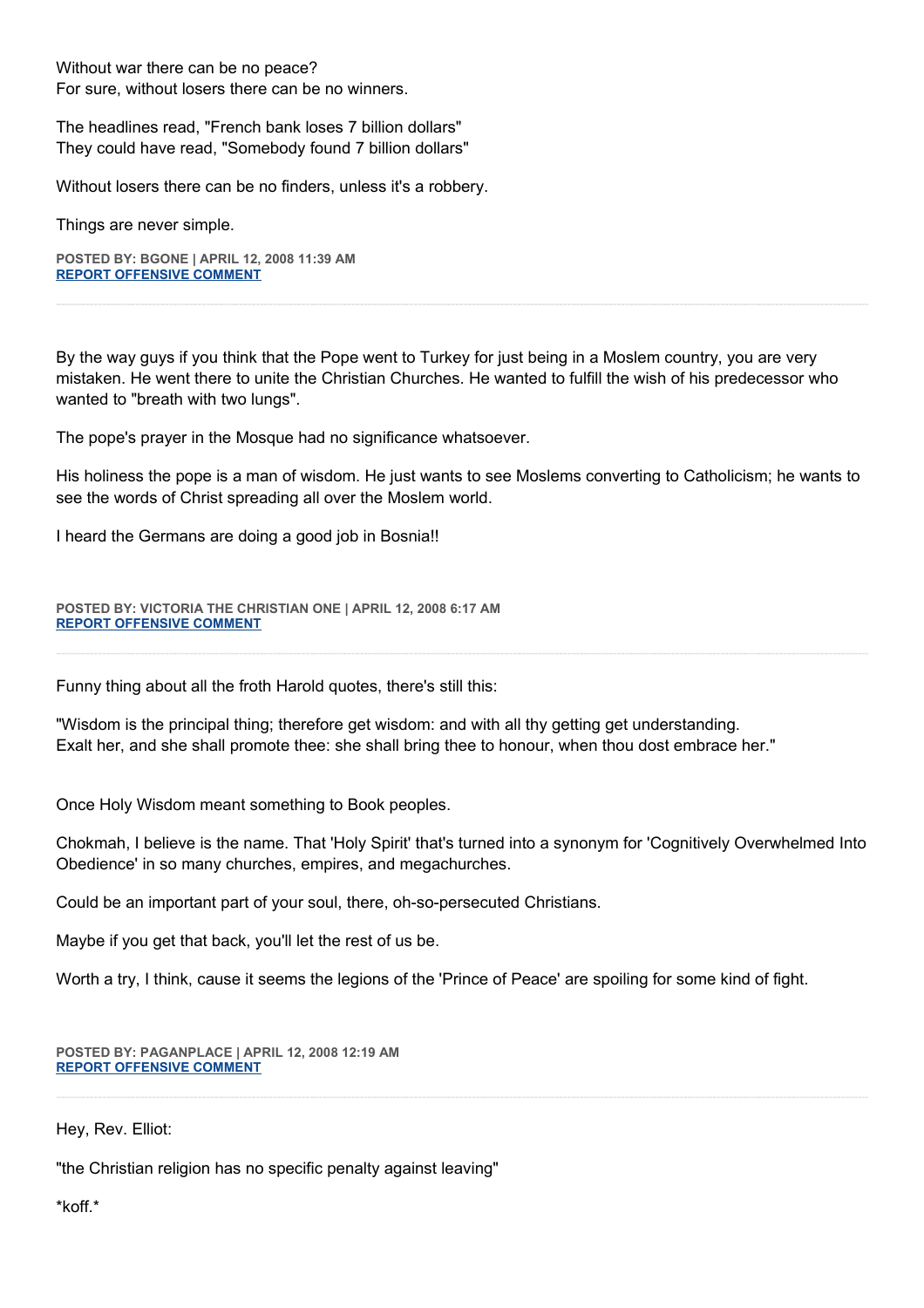**POSTED BY: PAGANPLACE | APRIL 12, 2008 12:02 AM [REPORT OFFENSIVE COMMENT](mailto:blogs@washingtonpost.com?subject=On%20Faith%20Panelists%20Blog%20%20%7C%20%20Paganplace%20%20%7C%20%20Pope%20Benedict)**

Sorry begone your barking up the wrong tree I am not a dispensationalist. My world view doesn't require Israel to even exist in order for the second coming to happen.

As it happens to some extent all governments are corrupt they simply can't help themselves wielding power is always a corrupting experience if one is less wise and less powerful than God.

**POSTED BY: GARYD | APRIL 11, 2008 3:50 PM [REPORT OFFENSIVE COMMENT](mailto:blogs@washingtonpost.com?subject=On%20Faith%20Panelists%20Blog%20%20%7C%20%20Garyd%20%20%7C%20%20Pope%20Benedict)**

#### Mo

Isn't the ultimate purpose of life, to navigate the landscape of our existence and survive its destructive forces, to seek after and acuqire knowledge about this existence using the tools of our senses, and the perceptions of the world they provide, and the consiousness of the world that they impress upon us, having evolved from the lower animals, this sensory apparatus for these purposes?

It might be plausible to assume a Providendial Deity at the ground of all being; yet what you suppose everyone to take for granted, this "Creator God" whom I assume you would call Allah, is merely, the social heritage based on your cultural setting, and your physical landscape, but in no way automatically nor univerally knowable to all people, but only to specific people with this special inheritance, who have studied certain and specific written texts out of all the many other millions of texts available to all the many millions who know nothing of your own personaal and individual tradition.

You know only what you have been told, in a very narrow field of speculative theology. And if you are not interested in knowing any more, then that is your choice, and I would consider you to be apathetic towards knowledge. But do not condemn others who do not share your apathy; nor even should you condemn others, who are as your mirror image, as apathetic with their personal setting and landscape, as you are with yours.

**POSTED BY: DANIEL IN THE LION'S DEN | APRIL 11, 2008 3:13 PM [REPORT OFFENSIVE COMMENT](mailto:blogs@washingtonpost.com?subject=On%20Faith%20Panelists%20Blog%20%20%7C%20%20Daniel%20in%20the%20Lion)**

We're sorry for the technical difficulties. We think a system glitch is inadvertently blocking some perfectly acceptable comments. We are looking into the problem. We think it may have something to do with whether the comment is posted multiple times. Please be patient when you post a comment. Try to wait 5-10 minutes before posting again. Thank you.

**POSTED BY: ON FAITH PRODUCERS | APRIL 11, 2008 3:01 PM [REPORT OFFENSIVE COMMENT](mailto:blogs@washingtonpost.com?subject=On%20Faith%20Panelists%20Blog%20%20%7C%20%20On%20Faith%20Producers%20%20%7C%20%20Pope%20Benedict)**

# Garyd:

You're not suggesting the government of Israel is corrupt are you? Horrors!! God's chosen people with a corrupt government? Israel is in the middle east isn't it? Remember to always include "except" in your blanket observations.

Israel must be preserved so the world can come to a proper end. "On Faith" is in favor of the world coming to an end, I guess. All the righteous are for sure.

Corrupt governments do to have a way of just hanging around even after they have been put down by "just cause" operations and free election as well. Turns out the recent big fight in Iraq was over rights to steal oil for sale on the black market -like drug cartels fighting over who has the right to sell illegal drugs in what alley.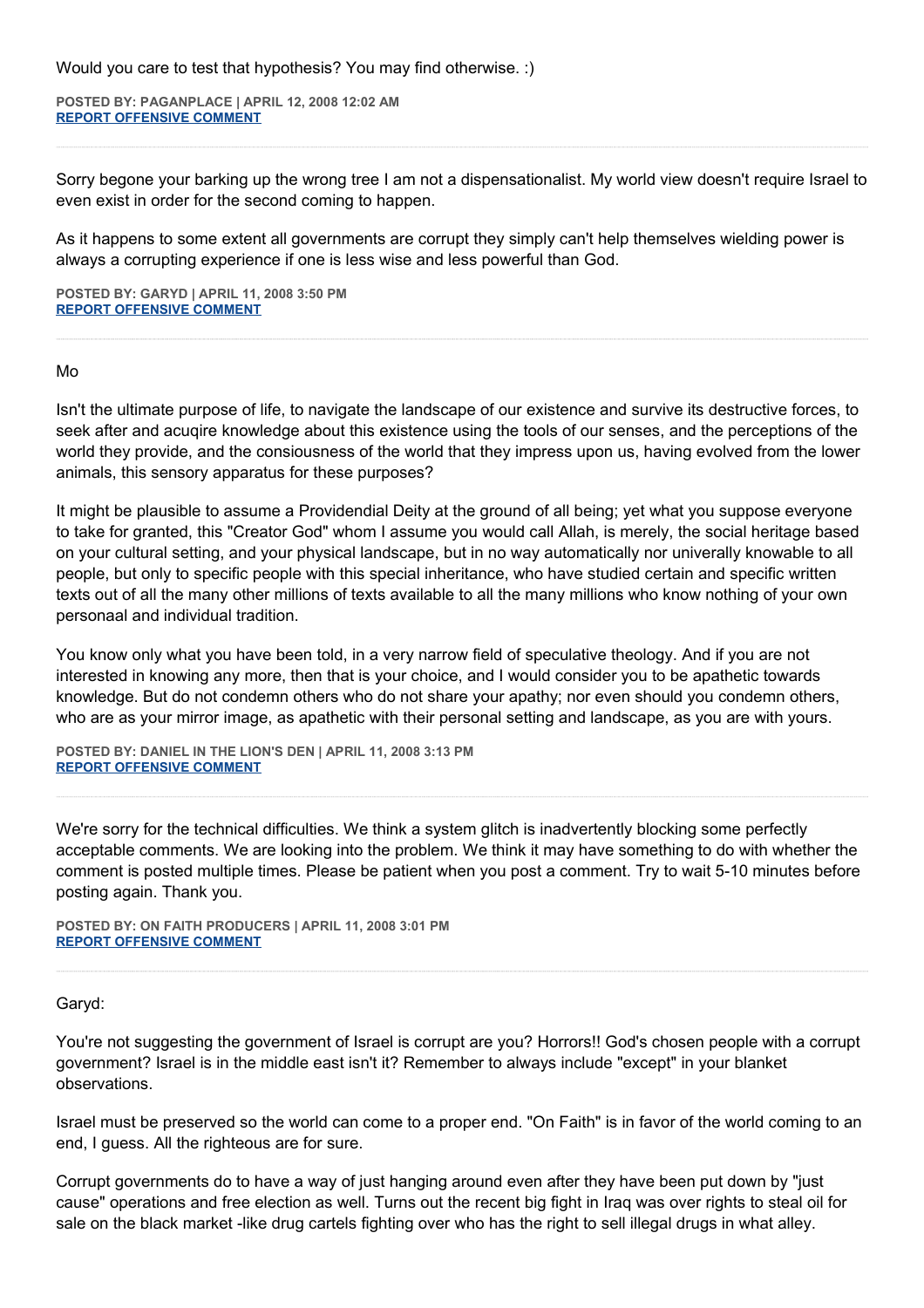We'll know peace on earth is at hand when the pope baptizes the Rabbi in charge of the temple wall -talking about building bridges that is.

**POSTED BY: BGONE | APRIL 11, 2008 1:14 PM [REPORT OFFENSIVE COMMENT](mailto:blogs@washingtonpost.com?subject=On%20Faith%20Panelists%20Blog%20%20%7C%20%20BGone%20%20%7C%20%20Pope%20Benedict)**

So where should he have gone Mafouz? It is not permitted that an Infidel approach the shrines of Mecca nor would it have been safe for him to have gone anywhere else in Islamic lands.

Find me a government in the Middle East that isn't corrupt.

**POSTED BY: GARYD | APRIL 11, 2008 8:41 AM [REPORT OFFENSIVE COMMENT](mailto:blogs@washingtonpost.com?subject=On%20Faith%20Panelists%20Blog%20%20%7C%20%20Garyd%20%20%7C%20%20Pope%20Benedict)**

the generosity and orthodoxy of mankind.

mankind is civil by nature (the way the creator god created mankind)mankind is generious by nature .

mankind is orthodxyious by nature,the bottom line and the eternal truth about mankind is he/she is the creation of the creator god,every mankind is created from a tiny sperm,and the father of mankind(adam) was created from mud.

1-every mankind is equal under the creator god.

2-the generosity and orthodoxy of mankind is put in mankind by the creator of mankind not by the inspiration nor the culturation of mankind nor the inspiration nor the culturation of christianity ,the generiosity and orthoddoxity of mankind is the nature of mankind that could be propmoted and expanded by the right creed of the creator god only.

3-the big question and the big picture is how to promote civilty and orthodoxity in mankind ?what deviate mankind from his/her civility and orthodoxity?

4-have christianity promoted the above in mankind or dised and failed mankind?why the allmighty creator god even take a son??????and nail his son on the cross too for the generosity and orthodoxity of mankind mankind??????????????.

5-in order to promote the civilty and orthodoxity in mankind first of all you need the creator of mankind and the guidance of the creator of mankind who never begt nor begoten .this is the core messeage of islam and this is the core messeage of any divine book .

6-the generosity of the infallible pope will never lead mankind to none but more diseing,the generosity of the son of god????????????????????????????????????????????will never lead mankind to none but delusionism,none but romeoism and julietism!

7-none compulsion in relgion is the way of the creator god(god could, v made every body one color and one lumb) and of course every body will pay for his/her choice.

8-the big picture of life and the purpose of life is not never not in the hand of the infallible pope nor in the hand nor at the time of the son who was nailed on the cross for the saftey and integration of mankind.

the integration of mankind is in the hand of the creator of mankind and according to the purpose of life that also created by the creator god.

**POSTED BY: MO | APRIL 11, 2008 2:37 AM [REPORT OFFENSIVE COMMENT](mailto:blogs@washingtonpost.com?subject=On%20Faith%20Panelists%20Blog%20%20%7C%20%20mo%20%20%7C%20%20Pope%20Benedict)**

Willis E Elliott sez, "His double yes gives him two sets of enemies and two sets of friends. All four sets will be chattering away during and after his visit to us Americans" and some other things about bridges and so on.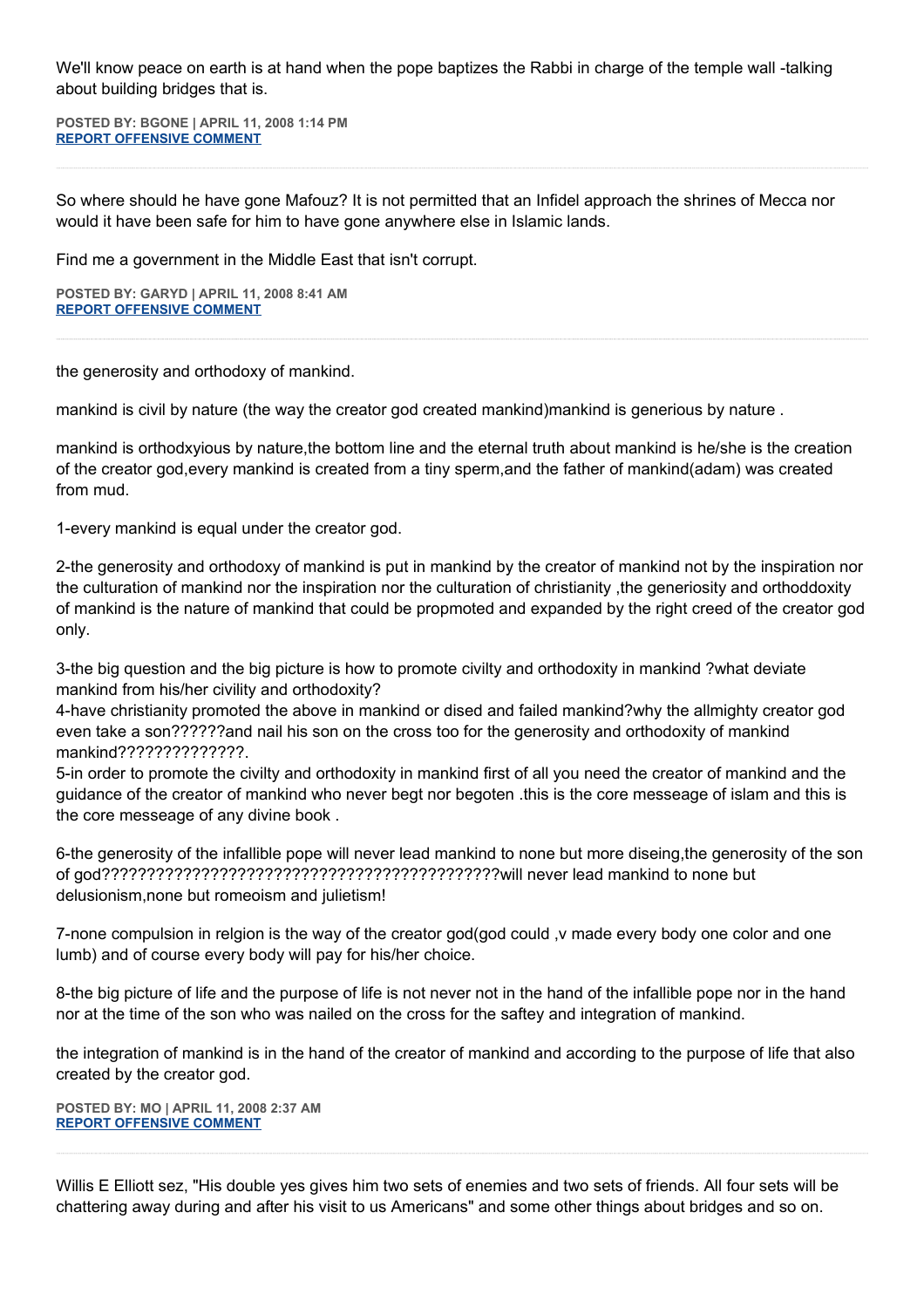I wonder if Native Americans will welcome his holiness as one of those two sets of friends or enemies. I guess it's a matter of enough time passing so that the stolen property now in the Vatican's possession, gold in particular has changed title from them to his gang. Maybe there's 5 groups of folks to welcome the pope to America?

If gold can change title all by self given enough time then maybe other things too.

**POSTED BY: BGONE | APRIL 10, 2008 5:37 PM [REPORT OFFENSIVE COMMENT](mailto:blogs@washingtonpost.com?subject=On%20Faith%20Panelists%20Blog%20%20%7C%20%20BGone%20%20%7C%20%20Pope%20Benedict)**

Anonymous is right. If the pope is sincere about peace, he shouldn't have gone to Turkey and stood next to the imam in the Blue Mosque.

The Bush Neocon administration wanted Turkey to be a model for moderate Islam to the Moslem world. However, those who know Turkey and Turks well enough know that Turkey will be a model for disaster to the Moslem world.

They also wanted Turkey to be a model for democracy. But, with the recent events, the case against the Erdogan government, it shows that Turkey is model for corruption, moral degeneration, military rule, and Kemalist dictatorship.

Therefore, reality has it that the average Turk doesn't know anything about democracy and Islam. And they must stop telling the world the crap about their country being a "Bridge" between the Islamic World and the West.

If they stop all of this stuff, or at least fix themselves up, then the attempts of using Turkey by the West to attack the Moslem world will stop.

**POSTED BY: MAHFOUZ IBRAHIM | APRIL 10, 2008 12:13 PM [REPORT OFFENSIVE COMMENT](mailto:blogs@washingtonpost.com?subject=On%20Faith%20Panelists%20Blog%20%20%7C%20%20Mahfouz%20Ibrahim%20%20%7C%20%20Pope%20Benedict)**

Anonymous that is one of the larger bits of absolute garbage anyone not named Berlinerblau has yet posted here.

**POSTED BY: GARYD | APRIL 9, 2008 11:38 PM [REPORT OFFENSIVE COMMENT](mailto:blogs@washingtonpost.com?subject=On%20Faith%20Panelists%20Blog%20%20%7C%20%20Garyd%20%20%7C%20%20Pope%20Benedict)**

The pope faced Mecca in Turkey not in Egypt,Syria,or even Saudi Arabia. To his left, in the Sultan Ahmet Mosque, was Aia Sofia. This is Turkey. Turkey isn't Moslem now and it is not run by Moslems. The one who closed the Aia sofia for Islamic prayer was Mustafa Kemal Ataturk, who is not a Moslem but a Crypto Jew from Salonica.

Followers of the pope should have been angery if the pope prayed in a real Moslem country. Turkey is a country in which a Moslem Woman can marry a Christian. This is not Quran. This is not Islam.

The Pope wants war with Moslems. The efforts of the US to destroy the Islamic culture-- using Islam as an enemy after communism vanished-- suites the pope's agenda.

This is how the pope will be understood in the Moslem world

**POSTED BY: ANONYMOUS | APRIL 9, 2008 5:45 PM [REPORT OFFENSIVE COMMENT](mailto:blogs@washingtonpost.com?subject=On%20Faith%20Panelists%20Blog%20%20%7C%20%20Anonymous%20%20%7C%20%20Pope%20Benedict)**

## Dr. Willis

I don't know whether I have change or whether you have, but I like you better than I used to. It is probably me.